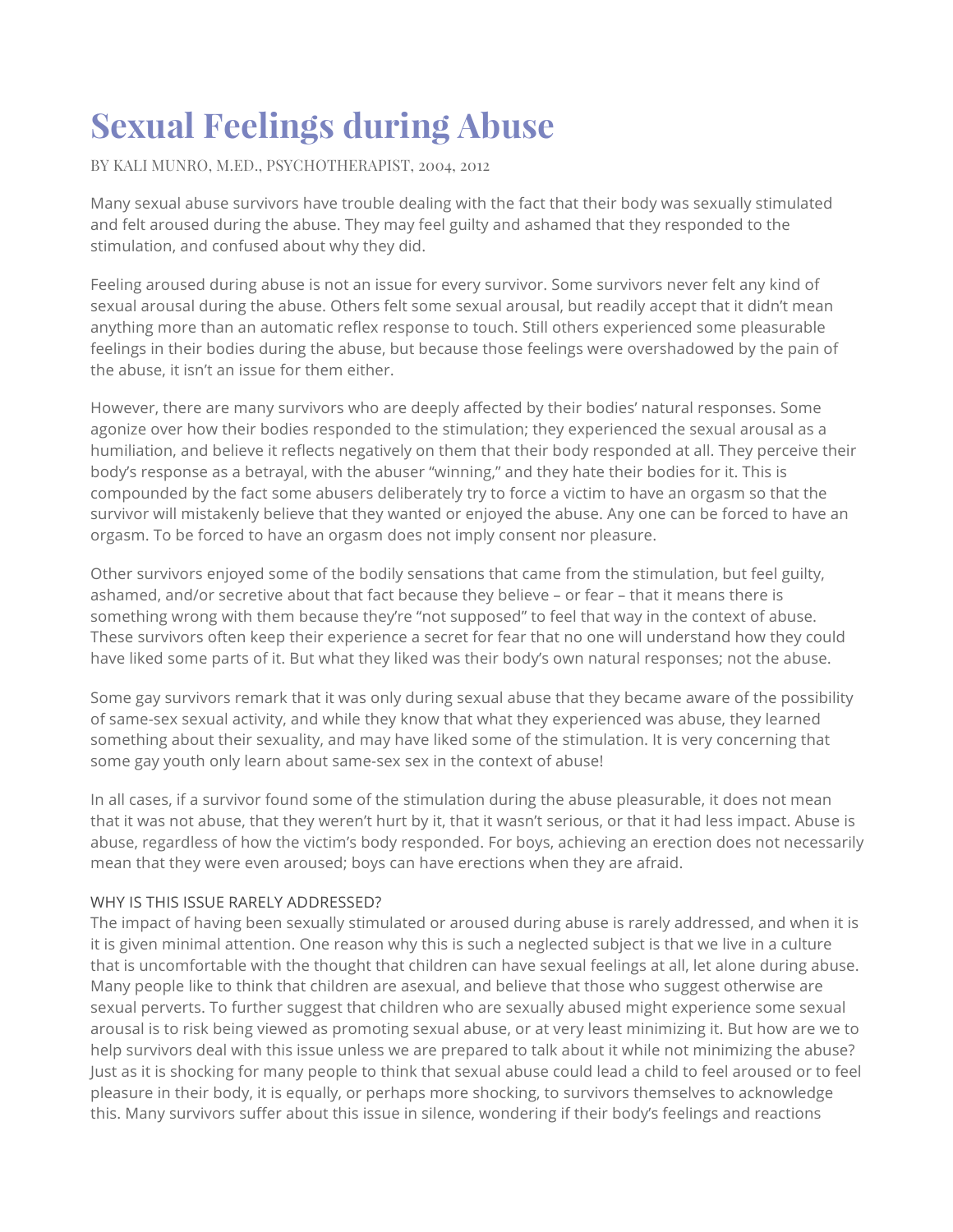meant that they liked, wanted, caused, or encouraged the abuse, or worse, made them as bad as the abuser.

I understand not wanting to talk about this issue for fear that it will fuel the argument that "sexual abuse isn't so bad because some kids like it" – a false argument which is used to minimize the impact of abuse. But by acknowledging that some children feel aroused reduces the emotional charge, or stigma, associated with it, and helps survivors to heal.

Feeling sexual arousal in the context of abuse does not mean that the abuse was okay, nor that the abuse did not negatively effect the victim. A parallel argument can be made that if the love of your life suddenly dies, and you receive tens of thousands of dollars from life insurance, money that you desperately need, this doesn't mean that you like the fact that your partner died or that you're not suffering from that loss. Liking that you have money to support you, or needing that money, does not change the basic fact of what happened, or how devastated you feel at the loss of your lover.

### CHILDREN CAN FEEL SEXUAL FEELINGS

Given that children can feeling sexual feelings and can be sexual stimulated during abuse, it's understandable that some children like the feelings of sexual arousal that can happen during abuse, however, that does not mean that they enjoy the abuse nor want to be abused or stimulated in that manner; they enjoyed their body's natural reactions and sensations, and perhaps some aspects of how the perpetrator treated them. If the abuser gave them attention or was kind to them, that may have felt enjoyable too. It's also understandable if that child, later as an adult, feels upset if someone tells them that they couldn't have enjoyed any part of it because it was abuse. How does the adult survivor reconcile the reality that her/his body did feel sexual when they "weren't supposed" to? They feeling guilty and ashamed. On the other hand, it's also understandable if that adult survivor feels upset about her/his body having felt aroused since it occurred in the context of abuse.

### HOW TO DEAL WITH THIS ISSUE

If you are a survivor and your body responded to the sexual stimulation during the abuse, it's important to find positive ways to reconcile that reality within yourself without concluding that you are "sick" or "bad," or that your body is. The first step is to acknowledge to yourself how your body felt, and later to a supportive and understanding person. Try to do this without judgement, but if you can't, simply telling yourself and someone else (who is non-judgemental) how you felt will help reduce some of the guilt, shame, isolation, and secrecy.

If you feel judgmental about yourself, remember that feelings are simply feelings, nothing more. They are not facts or statements; they do not say anything about you or anyone else, other than you are a fully feeling human being. It's normal to experience a range of feelings during abuse, and one of those feelings may be sexual. It might help to remember the other feelings you felt during or after the abuse, because you did not simply feel sexual feelings, but you also probably felt betrayal, sadness, fear, confusion, and hurt, even if you didn't realize that until you were much older.

There are different ways of thinking about this issue, and survivors have come up with different ways of dealing with it. Some survivors conclude that the arousal they experienced was a physiological reaction that had nothing to do with the perpetrator, and everything to do with their own body's natural responses. That is true. Others conclude that while there was some element of arousal that arose from the physical stimulation, the relationship with the perpetrator was important, and contributed to how they felt – for instance, they liked/loved the perpetrator, had a friendly relationship with her/him, felt taken care of during the abuse, and this led to feeling pleasure. They let go of their guilt or confusion by acknowledging that they felt a draw to the relationship out of their emotional needs, vulnerability, and/or neglect, and by recognizing that it was okay that they felt and responded that way.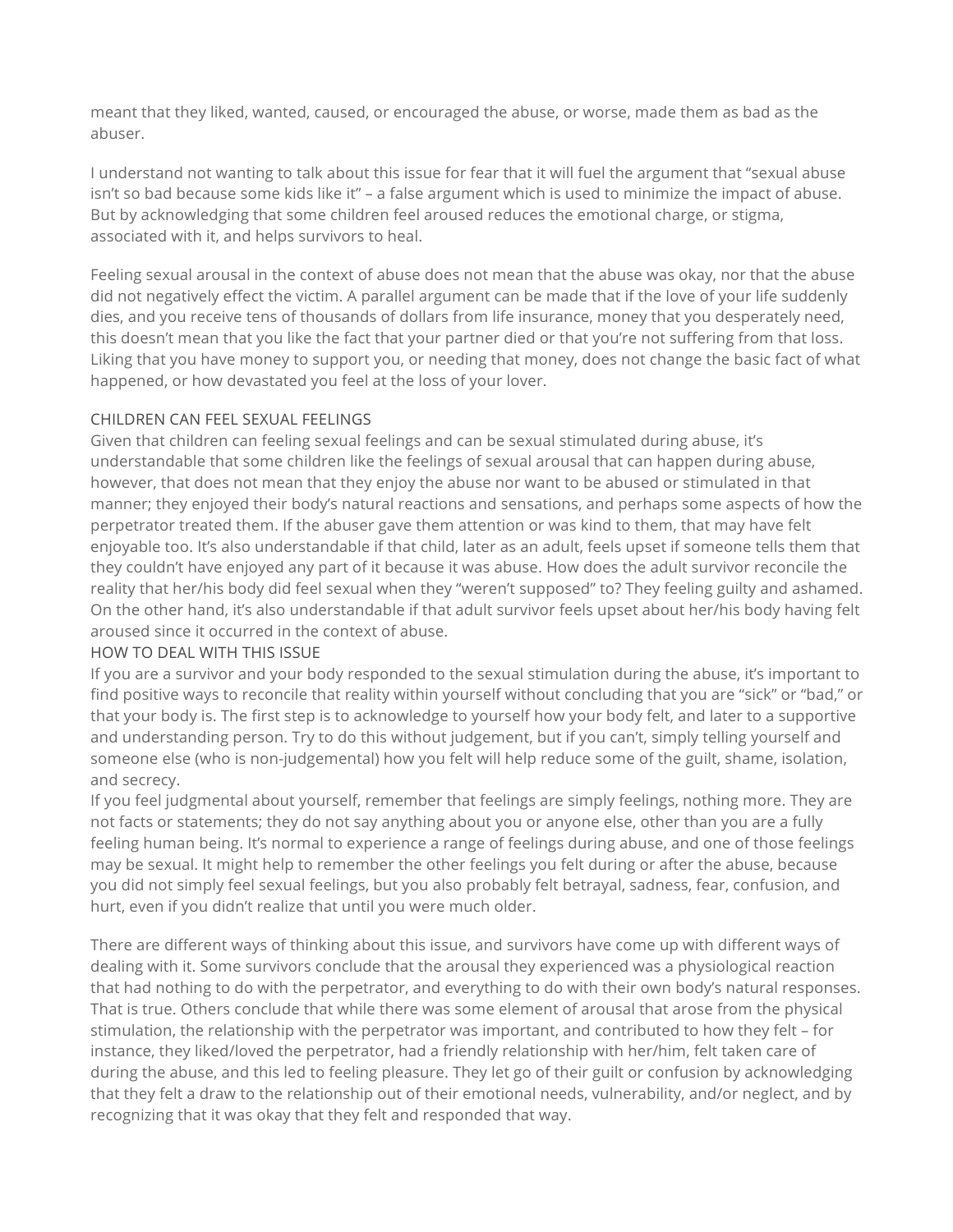Some survivors take the position that regardless of how they learned what they learned about their body and their sexuality (what they enjoy sexually, how to have an orgasm, that they are attracted to the same sex, etc.), they like what they know about their body and intend to enjoy it without guilt, because this knowledge is about them and their body, not the perpetrator. Even if they learned some of those things from what the perpetrator did, that doesn't mean that the perpetrator "owns" those things. They are the only ones who can own their body's responses and sexuality.

Some survivors find that they are able to accept their feelings of physical arousal, without judgement when they feel compassion for themselves, and other survivors include feeling compassion for their abusers. Their compassion helps them to let go of judgement, and to see themselves as the innocent children they were.

Some survivors find that feeling shame about having sexual feelings prevents them from fully processing their memories. As soon as they remember and feel sexual feelings, they distance themselves from the memory and can't go any further with it. They're stuck there, unable to release their emotions or fully process the memory. When they released some shame and could think about the whole incident(s) by writing the memory out or telling someone their story, they were able to step back and see the situation with a new perspective and understanding. That process helped them to accept what happened and feel at peace with themselves.

How you feel about having sexual feelings during the abuse (as well as when you remember the abuse and/or read about sexual abuse) has a direct impact on how you view the abuse and yourself, and what you think about the abuse affects how you feel, which is why it's important to work on releasing feelings and critiquing what you think. Some survivors need to think a lot about it first, and others need to feel their feelings first. If you're stuck in one mode, try the other mode. For example if you're stuck in the thinking mode, let yourself feel what you felt – then and now – without judgement. Your feelings will pass, in time, and that alone will help you to think about yourself with more objectivity and less judgement.

Some survivors are terrified to tell any one including their therapist that when they remember and talk about sexual abuse they feel sexual feelings in their body just as they feel other feelings and body sensations. They are afraid of being viewed as sexually inappropriate, attracted to the therapist or friend, or turned on by sexual abuse i.e. a perpetrator. Many survivors will also feel sexual feelings in their body when they see children or read books about sexual abuse because there is a learned association between these things. This does not mean the survivor is attracted to children nor their therapists. It means that they are having body memories and the feelings need to be seen as such in order to be processed and released. Telling your therapist, or acknowledging to yourself, that you are having sexual feelings while remembering or talking about the abuse will help to release those feelings. Sharing this information in a context of support and understanding is healing.

#### THE ABUSER IS RESPONSIBLE FOR THE ABUSE – REGARDLESS OF HOW YOU FELT

No matter how you felt during the abuse or feel now, you are not responsible for the abuse. Even if you felt some pleasure or enjoyment; or you wanted some aspects to continue; or you were sexually attracted to the abuser; or you sought the abuser out, the abuser is always responsible for the abuse and not the child. Think about it this way: if a child sought you out for sexual stimulation, would you do it? You are not to blame for what the abuser did, and you and your body are completely separate from the abuser. Even if it doesn't feel that way, it's still true. It doesn't matter what your body did or didn't do; you and your body were simply coping as best you could given the circumstances (which might have included a larger context of neglect and/or other forms of abuse and dysfunction too).